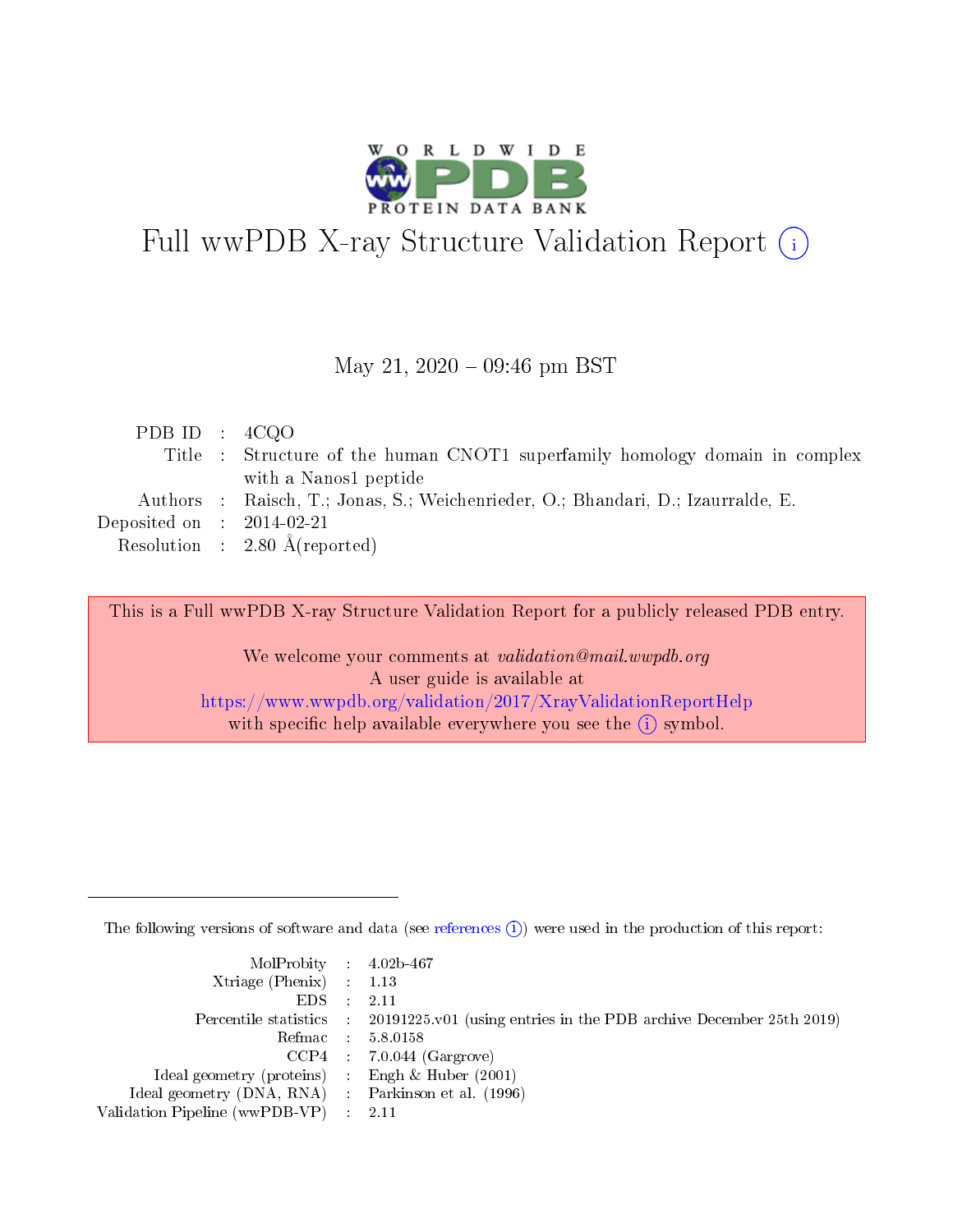# 1 [O](https://www.wwpdb.org/validation/2017/XrayValidationReportHelp#overall_quality)verall quality at a glance  $(i)$

The following experimental techniques were used to determine the structure: X-RAY DIFFRACTION

The reported resolution of this entry is 2.80 Å.

Percentile scores (ranging between 0-100) for global validation metrics of the entry are shown in the following graphic. The table shows the number of entries on which the scores are based.



| Metric                | Whole archive<br>$(\#\mathrm{Entries})$ | Similar resolution<br>$(\#\text{Entries},\,\text{resolution}\,\,\text{range}(\textup{\AA}))$ |  |  |
|-----------------------|-----------------------------------------|----------------------------------------------------------------------------------------------|--|--|
| $R_{free}$            | 130704                                  | $3140(2.80-2.80)$                                                                            |  |  |
| Clashscore            | 141614                                  | $3569(2.80-2.80)$                                                                            |  |  |
| Ramachandran outliers | 138981                                  | 3498 (2.80-2.80)                                                                             |  |  |
| Sidechain outliers    | 138945                                  | $3500(2.80-2.80)$                                                                            |  |  |
| RSRZ outliers         | 127900                                  | $3078(2.80-2.80)$                                                                            |  |  |

The table below summarises the geometric issues observed across the polymeric chains and their fit to the electron density. The red, orange, yellow and green segments on the lower bar indicate the fraction of residues that contain outliers for  $>=3, 2, 1$  and 0 types of geometric quality criteria respectively. A grey segment represents the fraction of residues that are not modelled. The numeric value for each fraction is indicated below the corresponding segment, with a dot representing fractions  $\epsilon=5\%$  The upper red bar (where present) indicates the fraction of residues that have poor fit to the electron density. The numeric value is given above the bar.

| Mol |                    | $\boxed{\text{Chain}}$ Length | Quality of chain |           |
|-----|--------------------|-------------------------------|------------------|-----------|
|     | А                  | 535                           | $\%$<br>81%      | 14%<br>5% |
|     | $\curvearrowright$ | 535                           | $\%$<br>87%      | 9%        |
| ച   | В                  | 17                            | 24%<br>65%       | 12%       |
| ച   |                    | 17                            | 65%<br>18%       | 18%       |

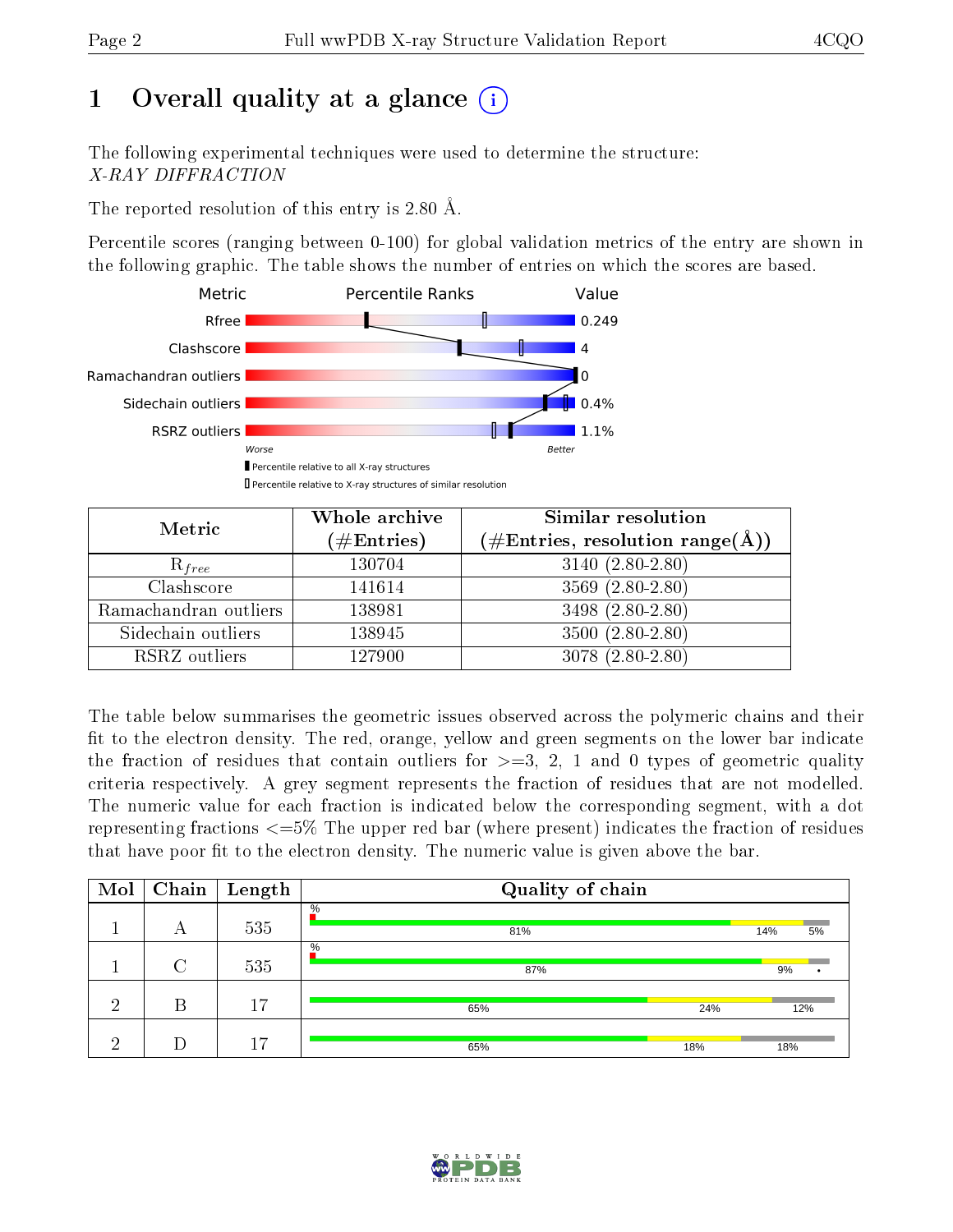# 2 Entry composition (i)

There are 3 unique types of molecules in this entry. The entry contains 8624 atoms, of which 0 are hydrogens and 0 are deuteriums.

In the tables below, the ZeroOcc column contains the number of atoms modelled with zero occupancy, the AltConf column contains the number of residues with at least one atom in alternate conformation and the Trace column contains the number of residues modelled with at most 2 atoms.

| Mol | Chain   Residues | Atoms |                         |    |      | $\text{ZeroOcc} \mid \text{AltConf} \mid \text{Trace}$ |  |  |
|-----|------------------|-------|-------------------------|----|------|--------------------------------------------------------|--|--|
|     | 510              | 4143  | Total C<br>2685 715 718 | N. |      | - 25                                                   |  |  |
|     | 516              | 4189  | Total C N<br>2710 721   |    | -734 |                                                        |  |  |

Molecule 1 is a protein called CCR4-NOT TRANSCRIPTION COMPLEX SUBUNIT 1.

| Chain     | Residue | Modelled   | Actual | Comment        | Reference  |
|-----------|---------|------------|--------|----------------|------------|
| А         | 1827    | <b>GLY</b> |        | expression tag | UNP A5YKK6 |
| А         | 1828    | PRO        |        | expression tag | UNP A5YKK6 |
| А         | 1829    | HIS        |        | expression tag | UNP A5YKK6 |
| А         | 1830    | MET        |        | expression tag | UNP A5YKK6 |
| А         | 1831    | LEU        |        | expression tag | UNP A5YKK6 |
| А         | 1832    | GLU        |        | expression tag | UNP A5YKK6 |
| $\rm C$   | 1827    | <b>GLY</b> |        | expression tag | UNP A5YKK6 |
| C         | 1828    | PRO        |        | expression tag | UNP A5YKK6 |
| C         | 1829    | HIS        |        | expression tag | UNP A5YKK6 |
| C         | 1830    | MET        |        | expression tag | UNP A5YKK6 |
| $\bigcap$ | 1831    | LEU        |        | expression tag | UNP A5YKK6 |
| C         | 1832    | GLU        |        | expression tag | UNP A5YKK6 |

There are 12 discrepancies between the modelled and reference sequences:

Molecule 2 is a protein called NANOS HOMOLOG 1.

|  | $Mol$   Chain   Residues | Atoms       |          |  | $\text{ZeroOcc} \mid \text{AltConf} \mid \text{Trace}$ |  |
|--|--------------------------|-------------|----------|--|--------------------------------------------------------|--|
|  | 15                       | Total C N O |          |  |                                                        |  |
|  |                          | 120.        | 80 17 23 |  |                                                        |  |
|  |                          | Total C N O |          |  |                                                        |  |
|  |                          | 110.        | 73 16 21 |  |                                                        |  |

Molecule 3 is water.

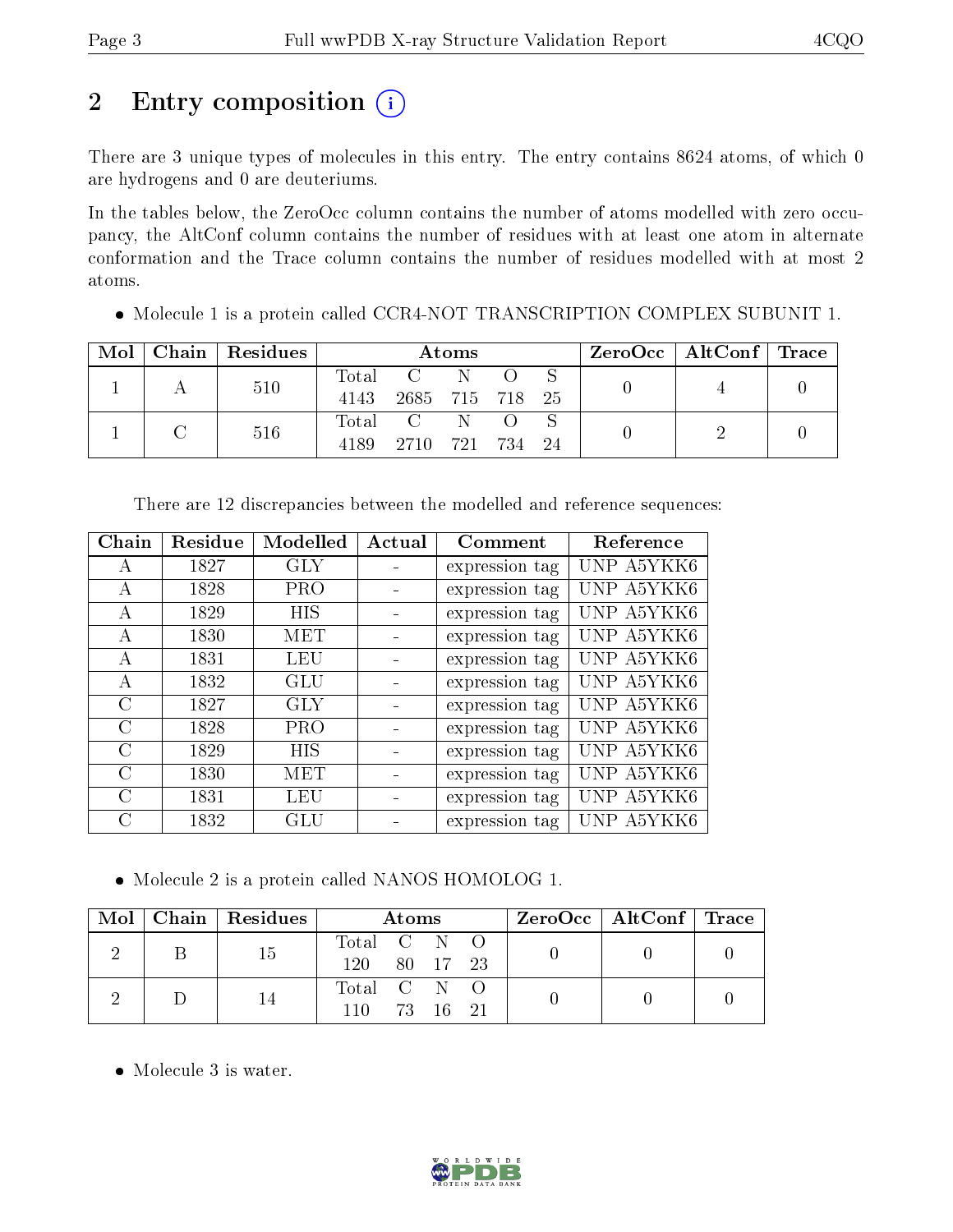|  | $Mol$   Chain   Residues | Atoms               | $ZeroOcc \   \ AltConf \  $ |
|--|--------------------------|---------------------|-----------------------------|
|  | 30                       | Total O<br>30<br>30 |                             |
|  | 32                       | Total O<br>32<br>32 |                             |

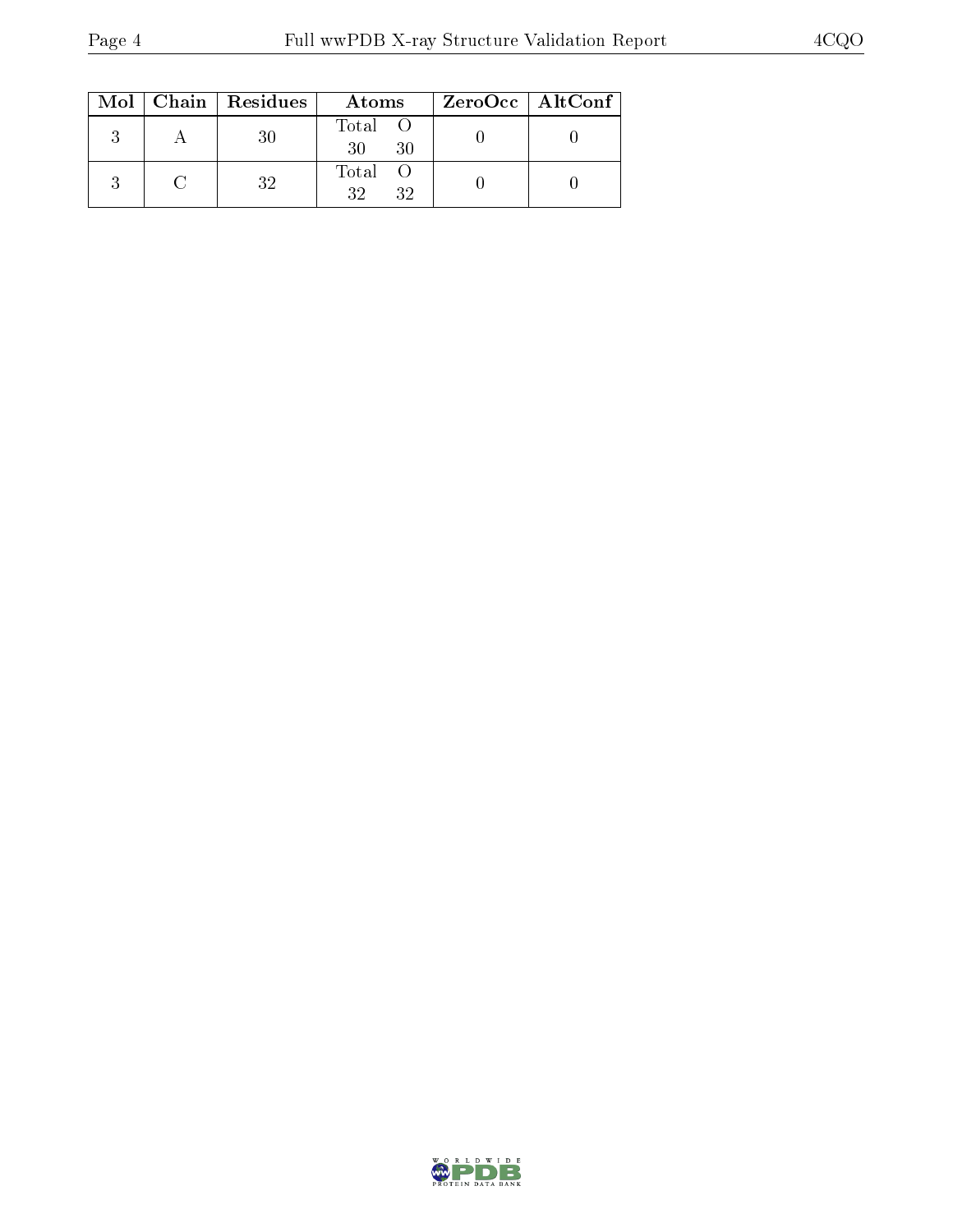# 3 Residue-property plots  $(i)$

These plots are drawn for all protein, RNA and DNA chains in the entry. The first graphic for a chain summarises the proportions of the various outlier classes displayed in the second graphic. The second graphic shows the sequence view annotated by issues in geometry and electron density. Residues are color-coded according to the number of geometric quality criteria for which they contain at least one outlier: green  $= 0$ , yellow  $= 1$ , orange  $= 2$  and red  $= 3$  or more. A red dot above a residue indicates a poor fit to the electron density (RSRZ  $> 2$ ). Stretches of 2 or more consecutive residues without any outlier are shown as a green connector. Residues present in the sample, but not in the model, are shown in grey.



• Molecule 1: CCR4-NOT TRANSCRIPTION COMPLEX SUBUNIT 1

• Molecule 2: NANOS HOMOLOG 1

동 <mark>- 홍 - 홍 3 3</mark> -

 $\frac{52}{2}$ I53 T54 LYS ALA

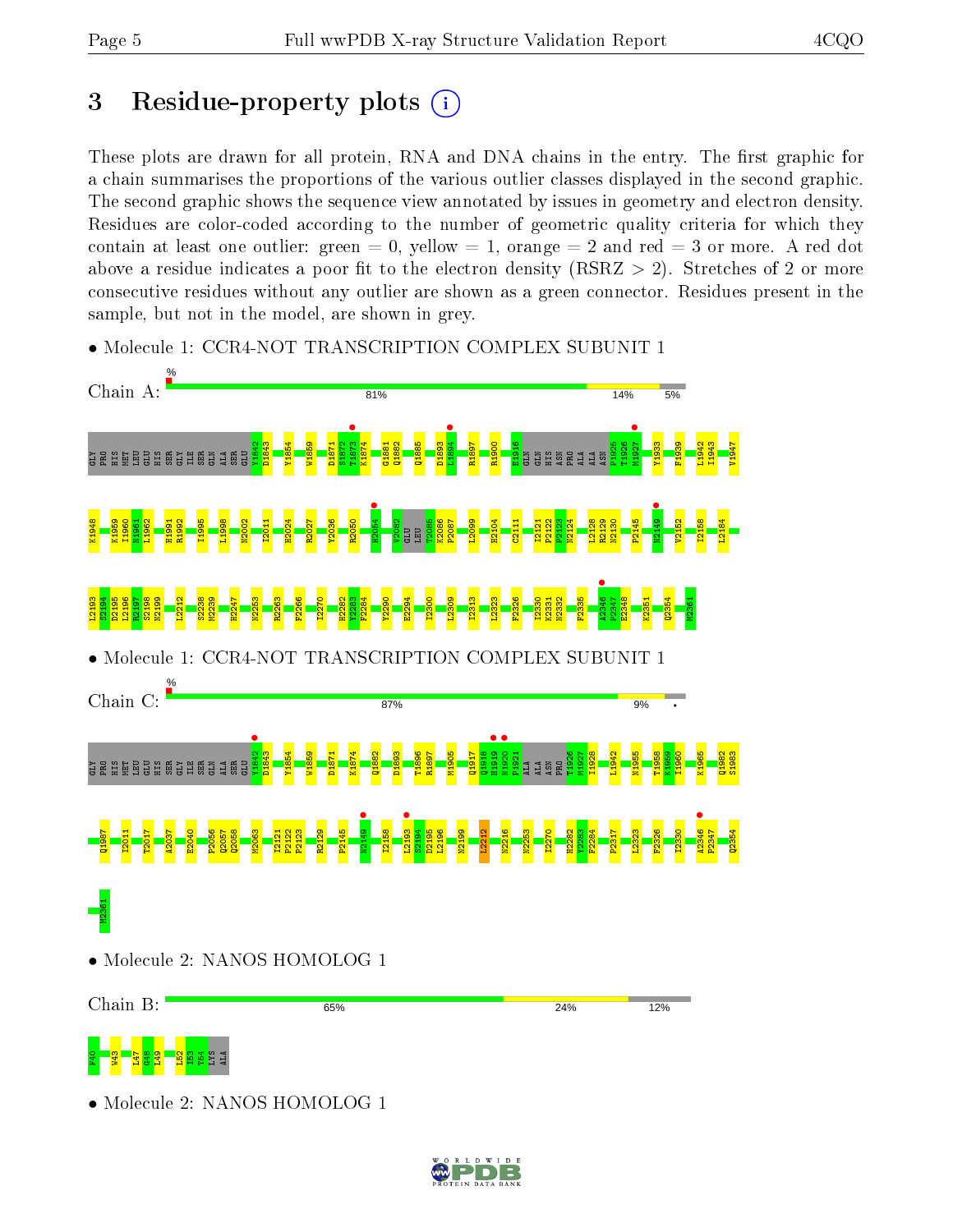۰

Chain D: 65% 18% 18%  $F40$ a<br>Resi<br>R

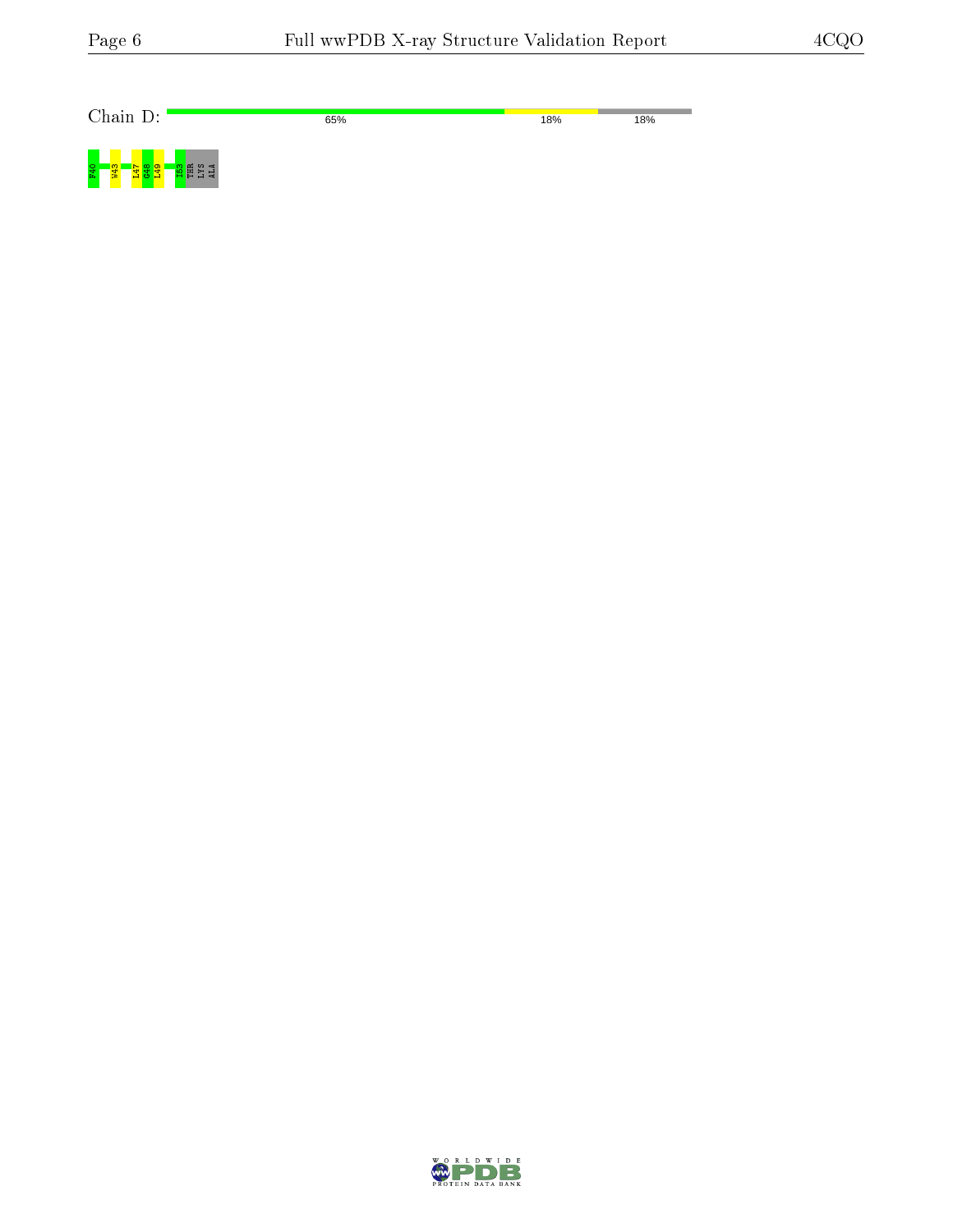# 4 Data and refinement statistics  $(i)$

| Property                                                             | Value                                           | Source     |
|----------------------------------------------------------------------|-------------------------------------------------|------------|
| Space group                                                          | P 21 21 2                                       | Depositor  |
| Cell constants                                                       | $167.33\text{\AA}$ $112.04\text{\AA}$<br>96.53Å | Depositor  |
| a, b, c, $\alpha$ , $\beta$ , $\gamma$                               | $90.00^\circ$<br>$90.00^\circ$<br>$90.00^\circ$ |            |
| Resolution $(\AA)$                                                   | $48.45 -$<br>2.80                               | Depositor  |
|                                                                      | $48.45 - 2.80$                                  | <b>EDS</b> |
| % Data completeness                                                  | $99.1 (48.45 - 2.80)$                           | Depositor  |
| (in resolution range)                                                | $99.5(48.45-2.80)$                              | <b>EDS</b> |
| $R_{merge}$                                                          | (Not available)                                 | Depositor  |
| $\mathrm{R}_{sym}$                                                   | 0.16                                            | Depositor  |
| $\langle I/\sigma(I) \rangle^{-1}$                                   | $2.64$ (at 2.81Å)                               | Xtriage    |
| Refinement program                                                   | PHENIX (PHENIX.REFINE: 1.8.3 1479)              | Depositor  |
|                                                                      | 0.222<br>0.243<br>$\tilde{a}$                   | Depositor  |
| $R, R_{free}$                                                        | 0.230,<br>0.249                                 | DCC        |
| $R_{free}$ test set                                                  | 2303 reflections $(5.09\%)$                     | wwPDB-VP   |
| Wilson B-factor $(A^2)$                                              | 48.0                                            | Xtriage    |
| Anisotropy                                                           | 0.925                                           | Xtriage    |
| Bulk solvent $k_{sol}(e/\mathring{A}^3)$ , $B_{sol}(\mathring{A}^2)$ | 0.32, 42.0                                      | <b>EDS</b> |
| L-test for twinning <sup>2</sup>                                     | $< L >$ = 0.54, $< L2$ = 0.38                   | Xtriage    |
| Estimated twinning fraction                                          | No twinning to report.                          | Xtriage    |
| $F_o, F_c$ correlation                                               | 0.95                                            | <b>EDS</b> |
| Total number of atoms                                                | 8624                                            | wwPDB-VP   |
| Average B, all atoms $(A^2)$                                         | 57.0                                            | wwPDB-VP   |

Xtriage's analysis on translational NCS is as follows: The analyses of the Patterson function reveals a significant off-origin peak that is  $54.97\%$  of the origin peak, indicating pseudo-translational symmetry. The chance of finding a peak of this or larger height randomly in a structure without pseudo-translational symmetry is equal to 3.3838e-05. The detected translational NCS is most likely also responsible for the elevated intensity ratio.

<sup>&</sup>lt;sup>2</sup>Theoretical values of  $\langle |L| \rangle$ ,  $\langle L^2 \rangle$  for acentric reflections are 0.5, 0.333 respectively for untwinned datasets, and 0.375, 0.2 for perfectly twinned datasets.



<span id="page-6-1"></span><span id="page-6-0"></span><sup>1</sup> Intensities estimated from amplitudes.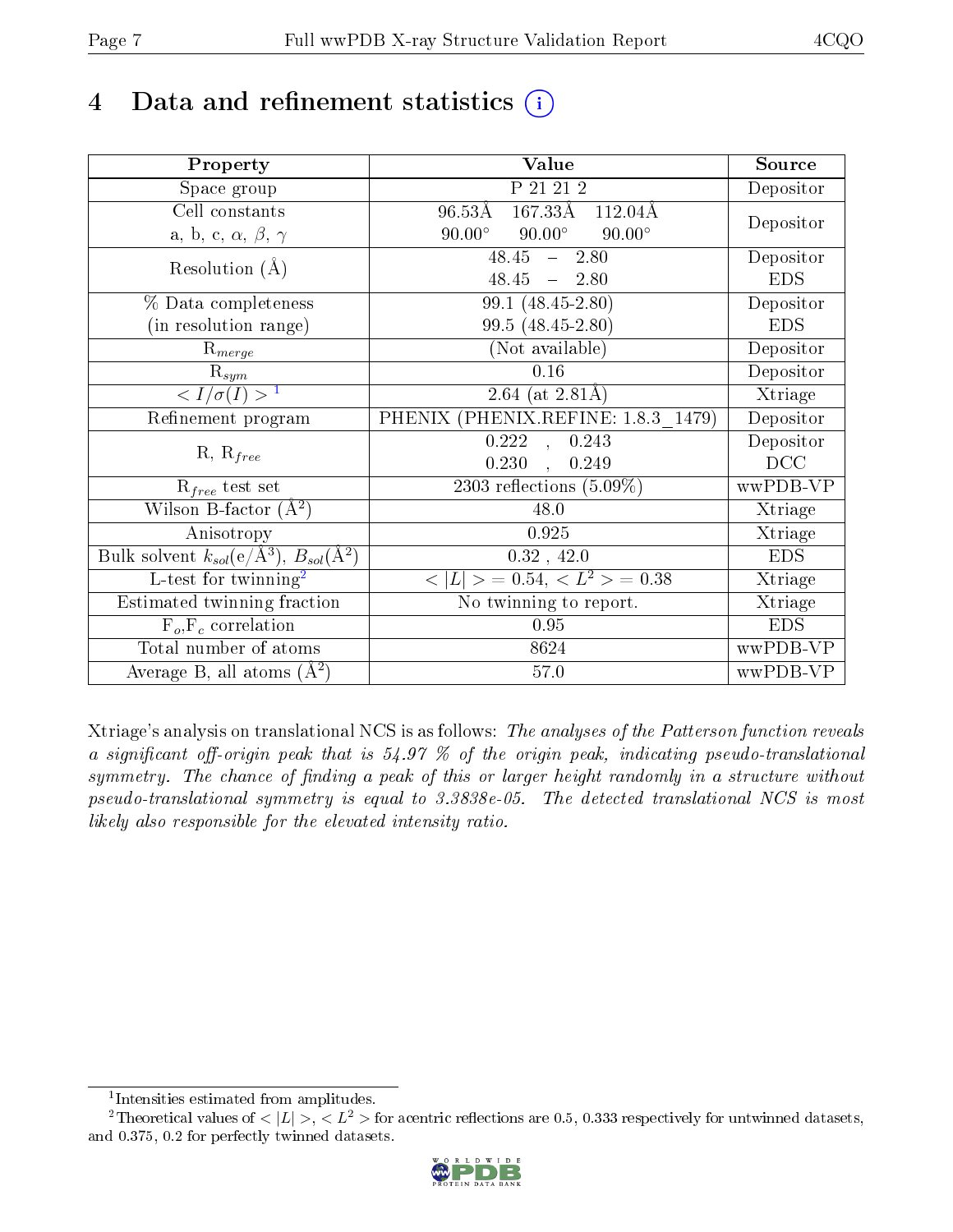# 5 Model quality  $(i)$

## 5.1 Standard geometry  $(i)$

The Z score for a bond length (or angle) is the number of standard deviations the observed value is removed from the expected value. A bond length (or angle) with  $|Z| > 5$  is considered an outlier worth inspection. RMSZ is the root-mean-square of all Z scores of the bond lengths (or angles).

| Chain<br>Mol  |    |      | Bond lengths    | Bond angles |                 |  |
|---------------|----|------|-----------------|-------------|-----------------|--|
|               |    | RMSZ | $\ Z\  > 5$     | RMSZ        | # $ Z  > 5$     |  |
| $\mathbf{1}$  |    | 0.23 | 0/4261          | 0.38        | 0/5792          |  |
|               | C  | 0.24 | $^{\prime}4303$ | 0.38        | $^{\prime}5853$ |  |
| $\mathcal{D}$ | R  | 0.21 | 0/123           | 0.38        | 0/168           |  |
| $\mathcal{D}$ | Ð  | 0.22 | 0/113           | 0.37        | /154            |  |
| АH            | AΠ | 0.24 | 8800            | 0.38        | 11967           |  |

There are no bond length outliers.

There are no bond angle outliers.

There are no chirality outliers.

There are no planarity outliers.

### 5.2 Too-close contacts  $\overline{a}$

In the following table, the Non-H and H(model) columns list the number of non-hydrogen atoms and hydrogen atoms in the chain respectively. The H(added) column lists the number of hydrogen atoms added and optimized by MolProbity. The Clashes column lists the number of clashes within the asymmetric unit, whereas Symm-Clashes lists symmetry related clashes.

|   |   |      | $\text{Mol} \mid \text{Chain} \mid \text{Non-H} \mid \text{H(model)} \mid \text{H(added)}$ |      |    | $\textbf{Class} \mid \textbf{Symm-Class}$ |
|---|---|------|--------------------------------------------------------------------------------------------|------|----|-------------------------------------------|
|   |   | 4143 |                                                                                            | 4167 | 42 |                                           |
|   |   | 4189 |                                                                                            | 4194 | 28 |                                           |
| ച | R | 120  |                                                                                            | 113  |    |                                           |
|   |   | 110  |                                                                                            | 97   |    |                                           |
| ച |   | 30   |                                                                                            |      |    |                                           |
| ົ |   | 32   |                                                                                            |      |    |                                           |
|   |   | 8624 |                                                                                            | 8571 |    |                                           |

The all-atom clashscore is defined as the number of clashes found per 1000 atoms (including hydrogen atoms). The all-atom clashscore for this structure is 4.

All (71) close contacts within the same asymmetric unit are listed below, sorted by their clash magnitude.

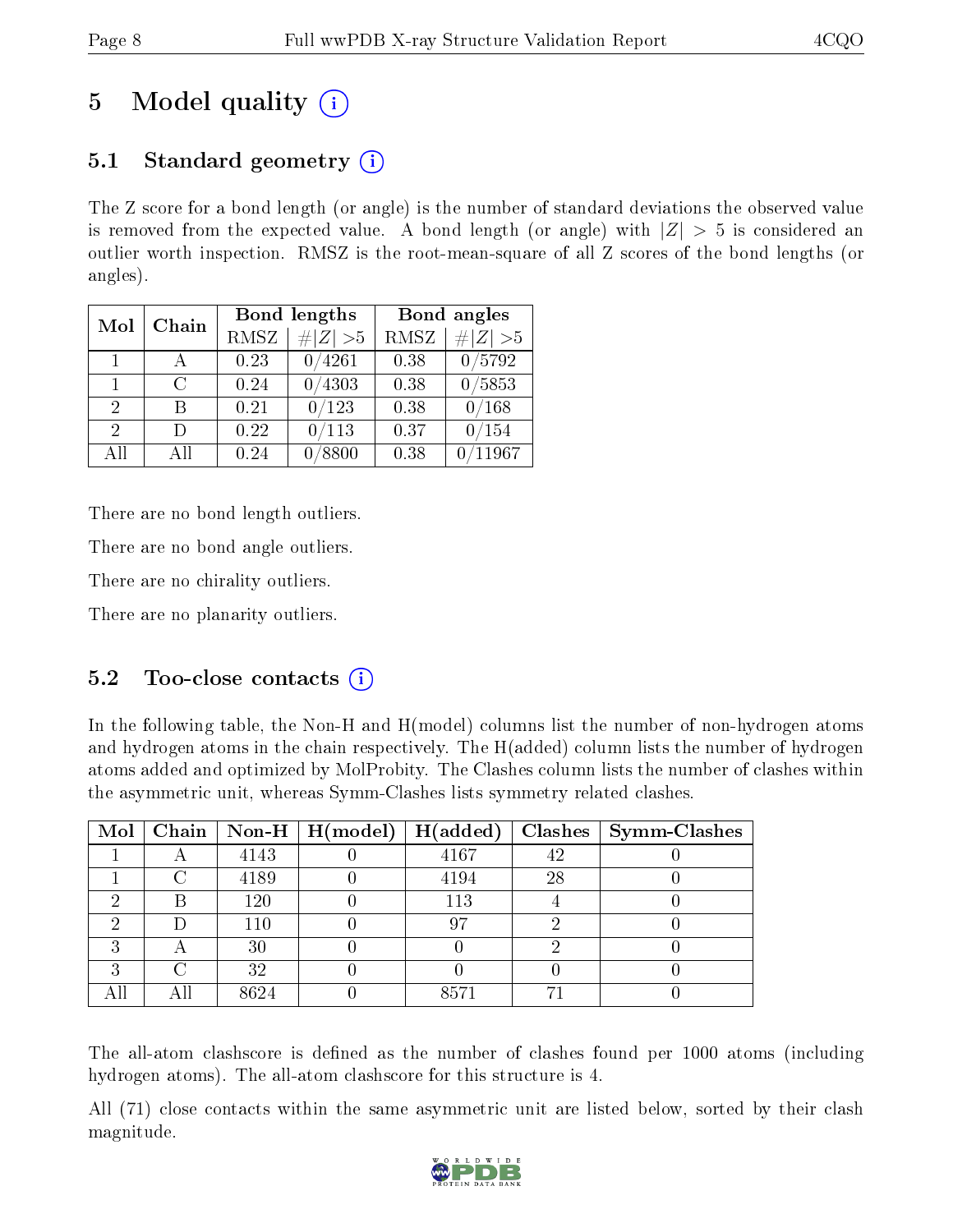| Atom-1                              | Atom-2                         | Interatomic<br>distance $(\AA)$ | Clash<br>overlap $(\AA)$ |  |
|-------------------------------------|--------------------------------|---------------------------------|--------------------------|--|
| 1:A:1960:ILE:HD11                   | 1: A:2011: ILE: HB             | 1.81                            | 0.62                     |  |
| 1:C:1960:II.E:HDI1                  | 1:C:2011:ILE:HB                | 1.81                            | 0.62                     |  |
| 1:C:2195:ASP:O                      | 1:C:2199:ASN:ND2               | 2.32                            | 0.61                     |  |
| 1:A:2121:ILE:O                      | 1:A:2129[B]:ARG:NH1            | 2.35                            | 0.60                     |  |
| 1:C:2193:LEU:O                      | 1:C:2196:LEU:HB2               | 2.03                            | 0.58                     |  |
| 1:A:2195:ASP:O                      | 1: A:2199: ASN:ND2             | 2.30                            | 0.58                     |  |
| 1: A:2195: ASP:HA                   | 1:A:2198:SER:HB2               | 1.86                            | 0.57                     |  |
| 1:A:2145:PRO:HG2                    | 1:A:2323:LEU:HD23              | 1.86                            | 0.57                     |  |
| 1:C:1896:THR:OG1                    | 1:C:1965:LYS:NZ                | 2.29                            | 0.56                     |  |
| 1:C:1854:TYR:OH                     | 1:C:1882:GLN:NE2               | 2.37                            | 0.55                     |  |
| 1:A:2193:LEU:O                      | 1:A:2196:LEU:HB2               | 2.06                            | 0.55                     |  |
| 1:C:2354:GLN:HG3                    | 2:D:49:LEU:HD21                | 1.92                            | 0.52                     |  |
| 1:C:2145:PRO:HG2                    | 1:C:2323:LEU:HD23              | 1.91                            | 0.51                     |  |
| 1:A:1998:LEU:O                      | 1:A:2002:ASN:ND2               | 2.32                            | $0.50\,$                 |  |
| 1: A:2158: ILE: HD12                | 1:A:2282:HIS:HB2               | 1.94                            | 0.50                     |  |
| 1:C:1859:TRP:NE1                    | 1:C:1942:LEU:HB2               | 2.28                            | 0.49                     |  |
| 1: A: 1854: TYR: OH                 | 1: A: 1882: GLN: NE2           | 2.42                            | 0.49                     |  |
| $1:$ A:1859:TRP:NE1                 | 1:A:1942:LEU:HB2               | 2.28                            | 0.49                     |  |
| 1:A:1871:ASP:HA                     | 1:A:1874:LYS:HE2               | 1.95                            | 0.48                     |  |
| $1:A:1900:\overline{\text{ARG:NE}}$ | 3:A:3005:HOH:O                 | 2.35                            | 0.48                     |  |
| 1: A: 1893: ASP:O                   | 1: A: 1897: ARG: HG3           | 2.14                            | 0.48                     |  |
| 1:C:1843:ASP:HB3                    | 1:C:1897:ARG:NH2               | 2.30                            | 0.47                     |  |
| $1:A:2263:A\overline{RG:HD3}$       | 1:A:2300:ILE:HD13              | 1.97                            | 0.47                     |  |
| 1: A:2348: GLU:HA                   | 1: A: 2351: LYS: HE2           | 1.97                            | 0.47                     |  |
| 1:A:2354:GLN:HG3                    | 2:B:49:LEU:HD21                | 1.97                            | 0.46                     |  |
| 1: A:2036:TYR:OH                    | 1:A:2087:PRO:HB3               | 2.15                            | 0.46                     |  |
| 1:A:1843:ASP:HB2                    | 1:A:1897:ARG:HH22              | 1.79                            | 0.46                     |  |
| 1:C:1955:ASN:ND2                    | 1:C:1958:THR:OG1               | 2.49                            | 0.46                     |  |
| 1:A:2024:HIS:CD2                    | 1:A:2027:ARG:HH21              | 2.34                            | 0.46                     |  |
| 1:A:1948:LYS:O                      | 1:A:1959:LYS:NZ                | 2.46                            | 0.46                     |  |
| 1:A:1939:PHE:CE2                    | 1:A:1943:ILE:HD11              | 2.51                            | 0.45                     |  |
| 2:B:43:TRP:CE2                      | 2:B:47:LEU:HD11                | 2.52                            | 0.45                     |  |
| $1: A:2238:$ SER:OG                 | 1:A:2239:MET:N                 | 2.49                            | 0.45                     |  |
| 1:C:2122:PRO:HA                     | 1:C:2123:PRO:HD3               | 1.75                            | 0.45                     |  |
| 1:C:2326:PHE:O                      | 1:C:2330:ILE:HG12              | 2.17                            | 0.45                     |  |
| 1:C:1917:GLN:HB2                    | $1:C:1928:ILE:H\overline{G13}$ | 1.99                            | 0.45                     |  |
| 1:C:2346:ALA:HA                     | 1:C:2347:PRO:HD3               | 1.86                            | 0.45                     |  |
| 1:A:2099:LEU:HD12                   | 1:A:2128:LEU:HD22              | 2.00                            | 0.44                     |  |
| 1:C:2121:ILE:O                      | 1:C:2129[B]:ARG:NH1            | 2.50                            | 0.44                     |  |
| 2: B:52: LEU: HD12                  | 1:C:2040:GLU:HG2               | 2.00                            | 0.44                     |  |
| 1:A:2331:LYS:HG3                    | 2:B:43:TRP:CD1                 | 2.52                            | 0.44                     |  |
| 1:C:2158:ILE:HD12                   | 1:C:2282:HIS:HB2               | 2.00                            | 0.44                     |  |

Continued on next page...

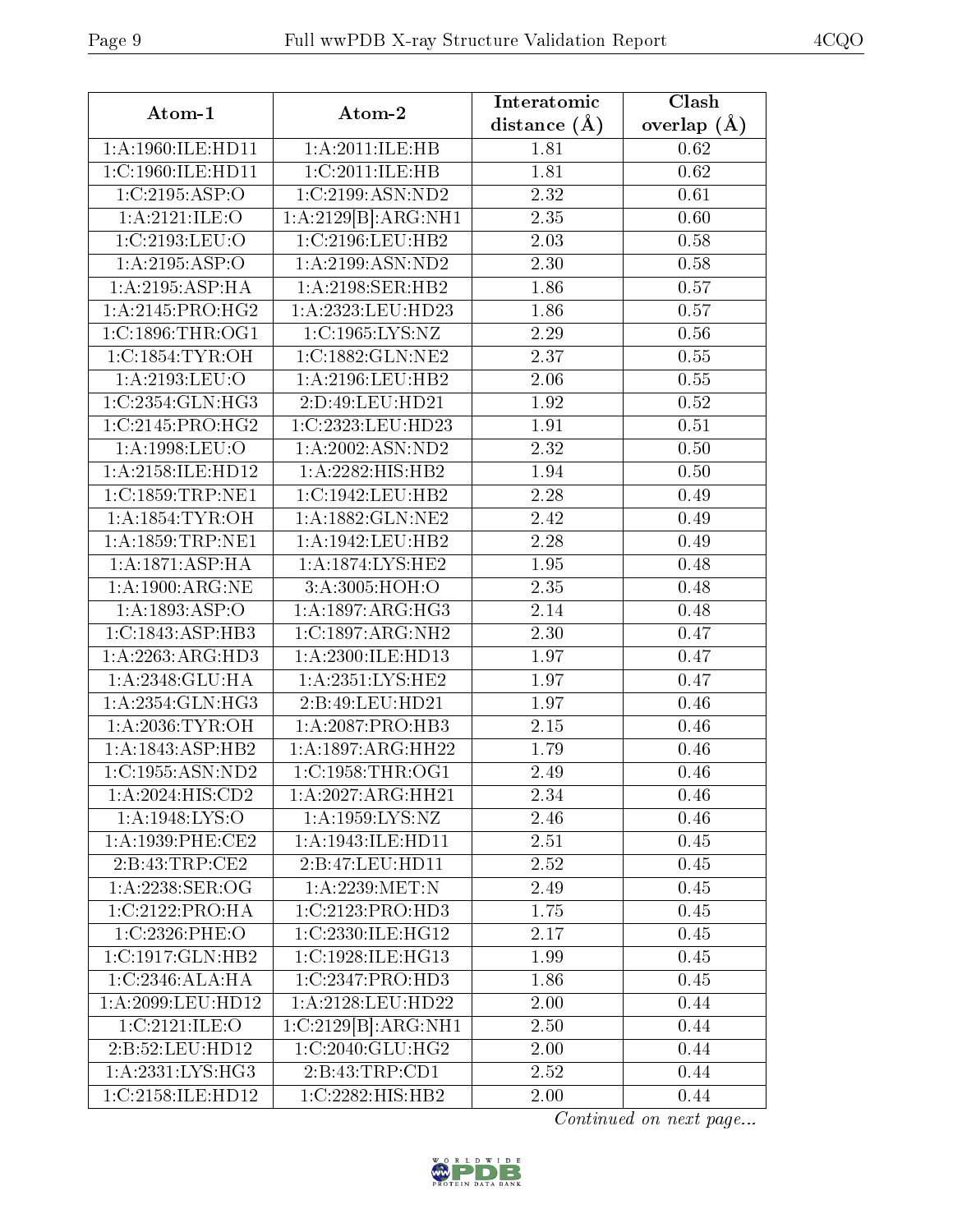| Atom-1                 | Atom-2               | Interatomic       | Clash           |
|------------------------|----------------------|-------------------|-----------------|
|                        |                      | distance $(\AA)$  | overlap $(\AA)$ |
| 1:A:2193:LEU:HB3       | 1: A: 2253: ASN: CG  | 2.37              | 0.43            |
| 1: A:2104: HIS: HD2    | 1:C:2317:PRO:HB3     | 1.82              | 0.43            |
| 1:A:1947:VAL:HA        | 1:A:1962:LEU:HD23    | 2.00              | 0.42            |
| 1:A:2309:LEU:O         | 1:A:2313:ILE:HG13    | 2.19              | 0.42            |
| 1: A:2290: TYR: CZ     | 1:A:2294:GLU:HG3     | 2.53              | 0.42            |
| $1:C:2017$ : THR: HG23 | 1:C:2063:MET:HE3     | <b>2.02</b>       | 0.42            |
| 2:D:43:TRP:CE2         | 2: D: 47: LEU: HD11  | 2.54              | 0.42            |
| 1: A: 1933: TYR: CE1   | 1: A: 1992: ARG: HG3 | 2.55              | 0.42            |
| 1: A:2130: ASN: ND2    | 3:A:3013:HOH:O       | $2.51\,$          | 0.42            |
| 1:C:1987:GLN:NE2       | 1:C:2037:ALA:H       | 2.17              | 0.42            |
| 1:C:2270:ILE:HG23      | 1:C:2284:PHE:HD1     | 1.83              | 0.42            |
| 1:C:2193:LEU:HB3       | 1:C:2253:ASN:CG      | 2.39              | 0.41            |
| 1:A:1881:GLY:O         | 1:A:1885[B]:GLN:HG2  | 2.20              | 0.41            |
| $1: A: 2326:$ PHE:O    | 1:A:2330:ILE:HG12    | 2.21              | 0.41            |
| 1:C:1905:MET:HB3       | 1:C:1905:MET:HE2     | 1.89              | 0.41            |
| 1:C:1871:ASP:HA        | 1:C:1874:LYS:HG2     | 2.02              | 0.41            |
| 1:A:2332:ASN:HB3       | $1:$ A:2335:PHE:HD2  | 1.85              | 0.41            |
| 1:C:1982:GLN:HB3       | 1:C:1983:SER:H       | 1.69              | 0.41            |
| 1:A:2050:ARG:HA        | 1:A:2050:ARG:HD2     | 1.93              | 0.41            |
| 1:C:1893:ASP:O         | 1:C:1897:ARG:HG3     | 2.20              | 0.41            |
| 1:A:2152:VAL:O         | 1:A:2158:ILE:HG13    | $\overline{2.21}$ | 0.41            |
| 1:A:2270:ILE:HG23      | 1:A:2284:PHE:HD1     | 1.85              | 0.40            |
| 1:C:2056:PRO:C         | 1:C:2058:GLN:H       | 2.25              | 0.40            |
| 1: A:2086:LYS:HB2      | 1:A:2087:PRO:HD3     | 2.03              | 0.40            |
| 1:A:2184:LEU:HD22      | 1:A:2247:HIS:CD2     | 2.56              | 0.40            |
| 1:C:2212:LEU:HD22      | 1:C:2216:ASN:HD21    | 1.86              | 0.40            |
| 1:A:1991:HIS:O         | 1:A:1995:ILE:HG22    | 2.21              | 0.40            |
| 1:A:2122:PRO:HB2       | 1:A:2124:ASN:OD1     | 2.22              | 0.40            |
| $1: A:2266:$ PHE:CZ    | 1:A:2270:ILE:HD11    | 2.57              | 0.40            |

Continued from previous page...

There are no symmetry-related clashes.

### 5.3 Torsion angles (i)

#### 5.3.1 Protein backbone (i)

In the following table, the Percentiles column shows the percent Ramachandran outliers of the chain as a percentile score with respect to all X-ray entries followed by that with respect to entries of similar resolution.

The Analysed column shows the number of residues for which the backbone conformation was analysed, and the total number of residues.



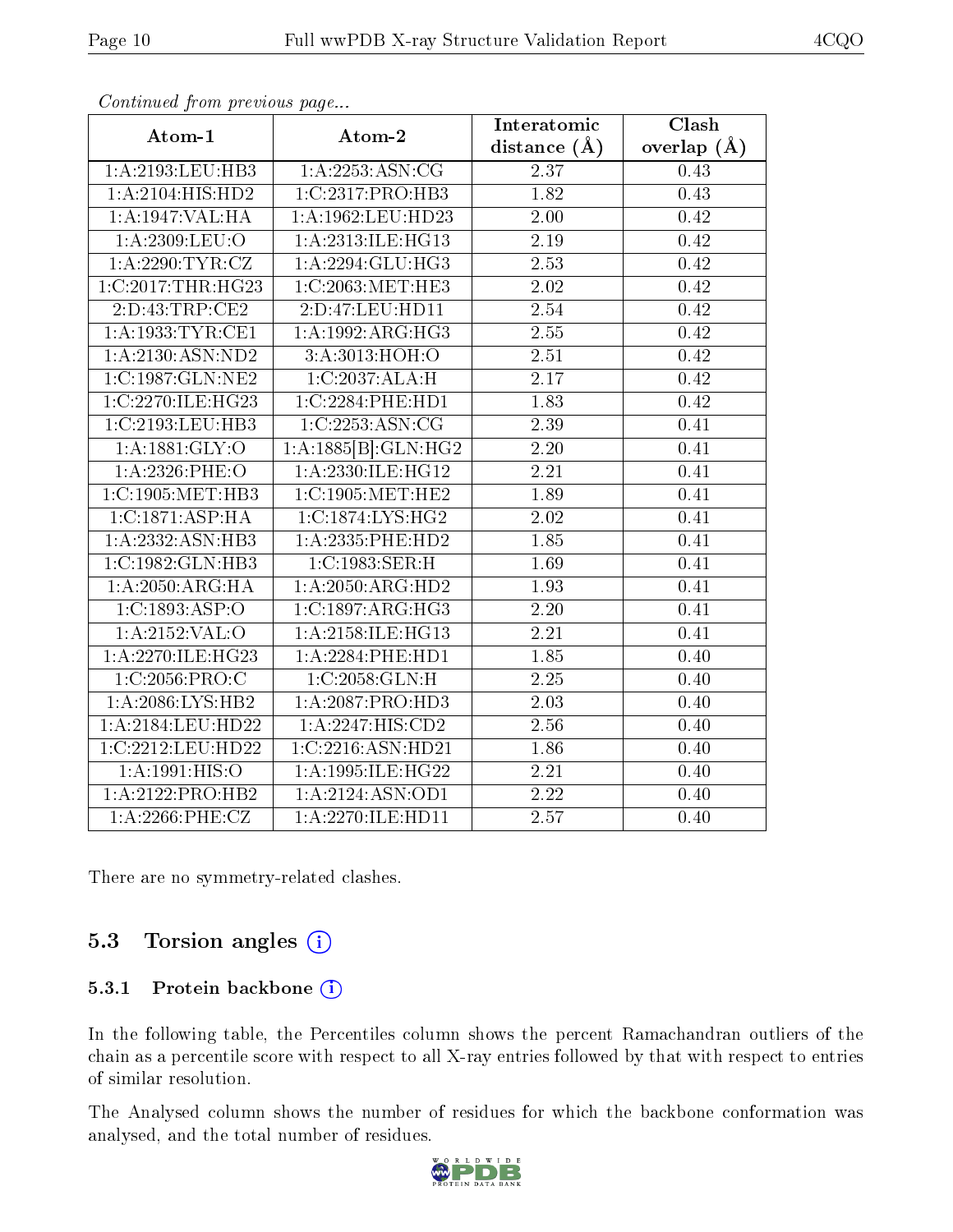| Mol | Chain        | Analysed          | Favoured     | Allowed          | Outliers | Percentiles |     |
|-----|--------------|-------------------|--------------|------------------|----------|-------------|-----|
|     | $\mathbf{A}$ | $508/535(95\%)$   | 499 (98%)    | $9(2\%)$         |          | 100         | 100 |
|     | $\rm C$      | $514/535(96\%)$   | 502 (98%)    | 12 (2%)          |          | 100         | 100 |
|     | В            | $13/17$ (76%)     | 12 (92%)     | $1(8\%)$         |          | 100         | 100 |
| 2   | D            | 12/17(71%)        | $12(100\%)$  | $\left( \right)$ |          | 100         | 100 |
| All | All          | $1047/1104$ (95%) | $1025(98\%)$ | $22(2\%)$        |          | 100         | 100 |

There are no Ramachandran outliers to report.

#### 5.3.2 Protein sidechains (i)

In the following table, the Percentiles column shows the percent sidechain outliers of the chain as a percentile score with respect to all X-ray entries followed by that with respect to entries of similar resolution.

The Analysed column shows the number of residues for which the sidechain conformation was analysed, and the total number of residues.

| Mol                         | Chain   | Analysed        | Rotameric     | Outliers | Percentiles |                 |
|-----------------------------|---------|-----------------|---------------|----------|-------------|-----------------|
|                             | A       | $455/478$ (95%) | 453 $(100\%)$ | $2(0\%)$ | 91          | 97              |
|                             | $\rm C$ | $461/478$ (96%) | 459 (100\%)   | $2(0\%)$ | 91          | 97 <sup>°</sup> |
| $\mathcal{D}$               | B       | $13/14$ (93\%)  | 13 $(100\%)$  |          | 100         | 100             |
| $\mathcal{D}_{\mathcal{A}}$ | $\Box$  | $11/14$ (79%)   | 11 $(100\%)$  |          | 100         | 100             |
| All                         | All     | 940/984 (96%)   | 936 $(100\%)$ | $4(0\%)$ | 91          | 97              |

All (4) residues with a non-rotameric sidechain are listed below:

| Mol | Chain | Res  | Type   |
|-----|-------|------|--------|
|     |       | 2111 | CYS    |
|     |       | 2212 | LEU    |
|     |       | 2057 | GLN    |
|     |       | 2212 | - HI 1 |

Some sidechains can be flipped to improve hydrogen bonding and reduce clashes. All (8) such sidechains are listed below:

| Mol | Chain | Res  | Type       |
|-----|-------|------|------------|
|     |       | 1987 | <b>GLN</b> |
|     |       | 2104 | HIS.       |
|     |       | 2130 |            |

Continued on next page...

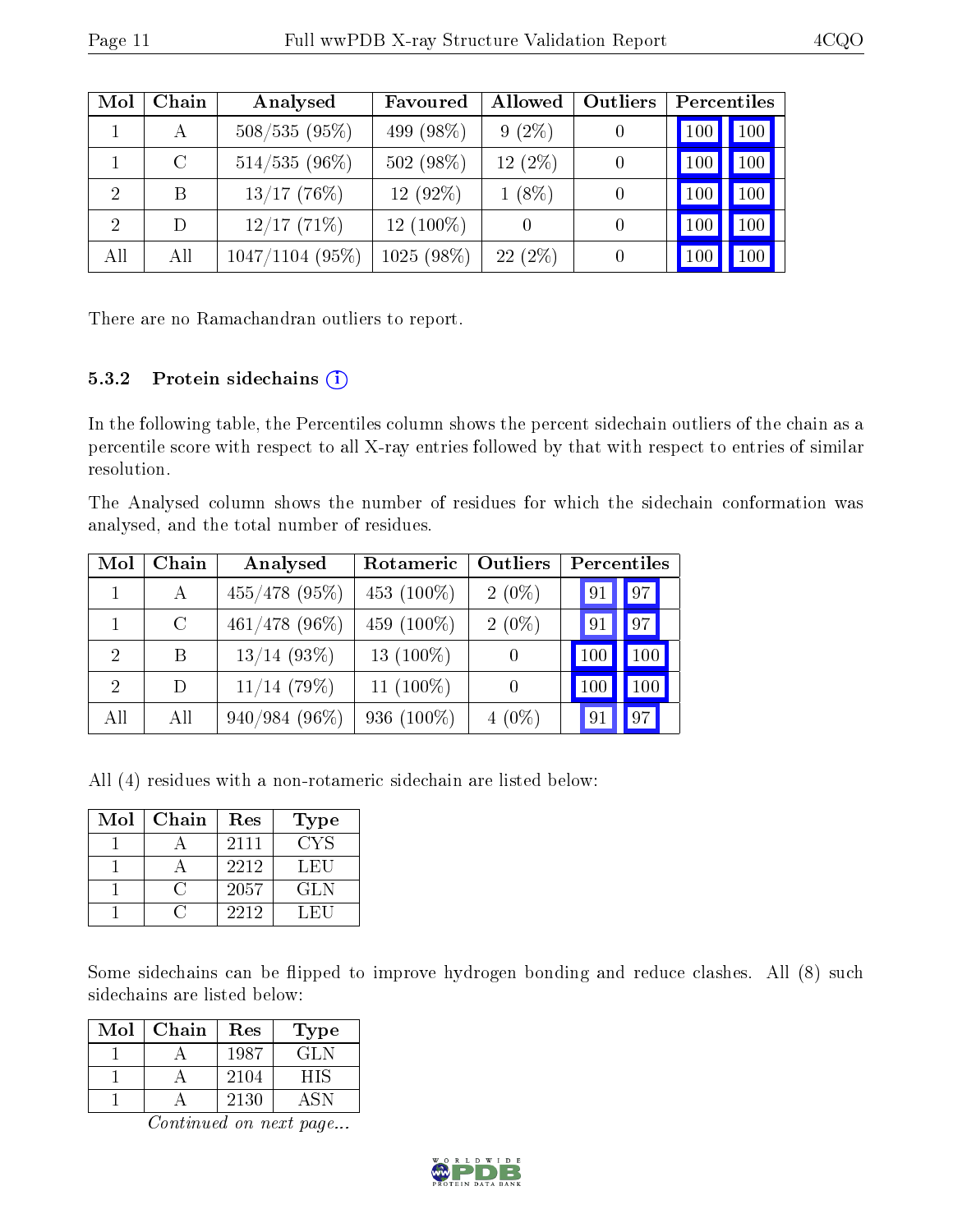Continued from previous page...

| $\operatorname{Mol}$ | Chain      | Res  | Type       |
|----------------------|------------|------|------------|
|                      |            | 2213 | <b>GLN</b> |
|                      | €.         | 1955 | <b>ASN</b> |
|                      | $\epsilon$ | 1982 | GLN        |
|                      | ( )        | 1986 | GLN        |
|                      |            | 1987 | GLN        |

#### 5.3.3 RNA (i)

There are no RNA molecules in this entry.

#### 5.4 Non-standard residues in protein, DNA, RNA chains (i)

There are no non-standard protein/DNA/RNA residues in this entry.

### 5.5 Carbohydrates  $(i)$

There are no carbohydrates in this entry.

### 5.6 Ligand geometry  $(i)$

There are no ligands in this entry.

### 5.7 [O](https://www.wwpdb.org/validation/2017/XrayValidationReportHelp#nonstandard_residues_and_ligands)ther polymers  $(i)$

There are no such residues in this entry.

### 5.8 Polymer linkage issues  $(i)$

There are no chain breaks in this entry.

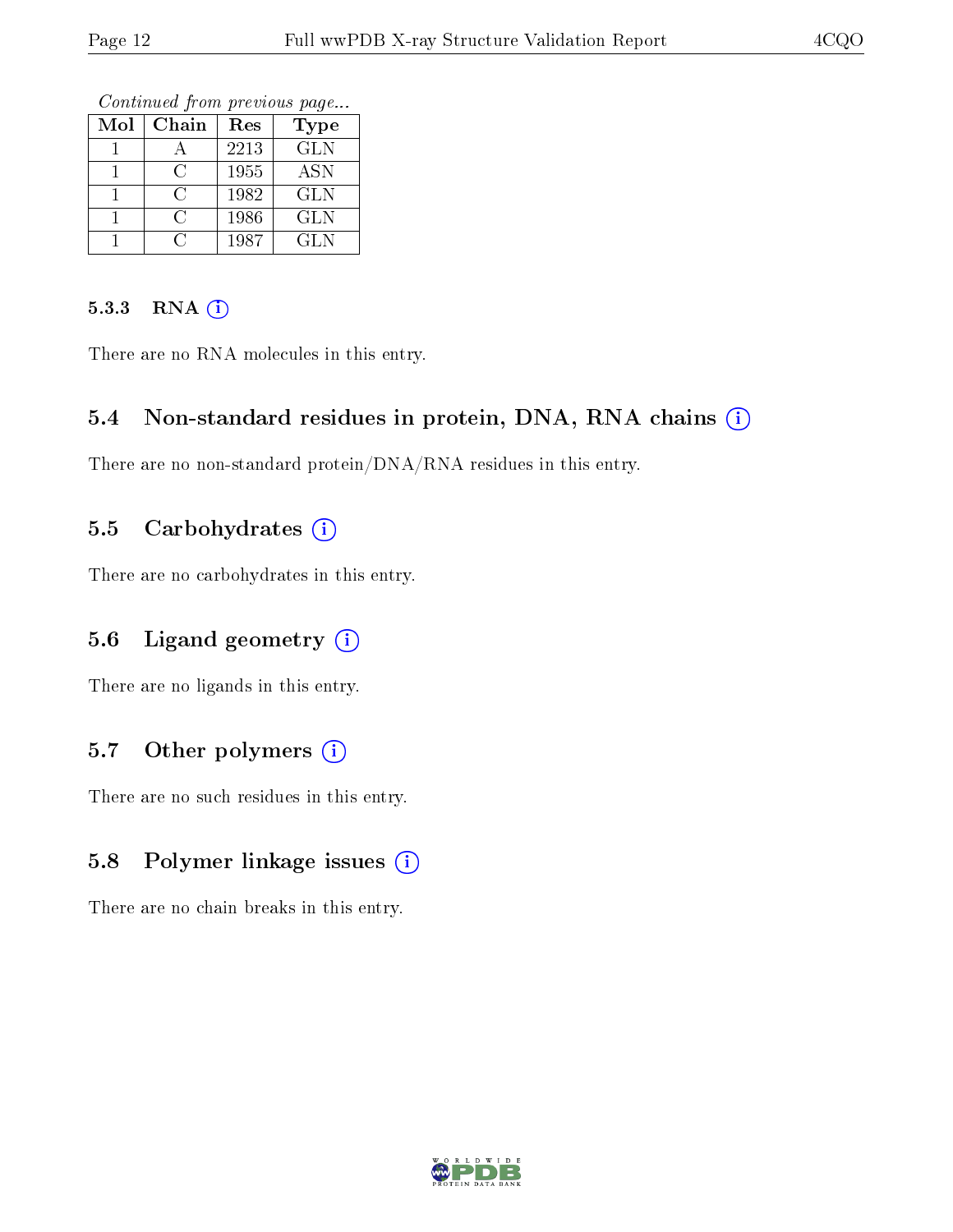# 6 Fit of model and data  $(i)$

## 6.1 Protein, DNA and RNA chains  $(i)$

In the following table, the column labelled  $#RSRZ> 2'$  contains the number (and percentage) of RSRZ outliers, followed by percent RSRZ outliers for the chain as percentile scores relative to all X-ray entries and entries of similar resolution. The OWAB column contains the minimum, median,  $95<sup>th</sup>$  percentile and maximum values of the occupancy-weighted average B-factor per residue. The column labelled ' $Q< 0.9$ ' lists the number of (and percentage) of residues with an average occupancy less than 0.9.

| Mol            | Chain | Analysed          | $<$ RSRZ $>$ | $\#\text{RSRZ}{>}2$              | $OWAB(A^2)$      | Q <sub>0.9</sub> |
|----------------|-------|-------------------|--------------|----------------------------------|------------------|------------------|
|                |       | $510/535(95\%)$   | $-0.02$      | 6 $(1\%)$<br>79<br>73            | 36, 56, 102, 146 |                  |
|                | C     | $516/535(96\%)$   | $-0.19$      | 6 $(1%)$<br>73<br>79             | 27, 47, 98, 145  |                  |
| 2              | В     | 15/17(88%)        | $-0.31$      | 100<br>100                       | 41, 55, 77, 82   |                  |
| $\overline{2}$ |       | 14/17(82%)        | $-0.20$      | 100<br>-00                       | 45, 64, 119, 125 |                  |
| All            | All   | $1055/1104$ (95%) | $-0.11$      | 12 (1%)<br>75 <sub>1</sub><br>80 | 27, 52, 102, 146 |                  |

All (12) RSRZ outliers are listed below:

| Mol          | $Chain$ | Res  | Type       | <b>RSRZ</b> |
|--------------|---------|------|------------|-------------|
| $\mathbf{1}$ | А       | 2346 | ALA        | 3.7         |
| 1            | C       | 1920 | <b>ASN</b> | 3.4         |
| 1            | C       | 1842 | TYR        | 3.1         |
| 1            | A       | 1927 | MET        | 3.0         |
| 1            | A       | 2054 | HIS        | 2.8         |
| 1            | А       | 1894 | LEU        | 2.7         |
| $\mathbf{1}$ | С       | 2346 | ALA        | 2.6         |
| $\mathbf{1}$ | А       | 1873 | THR        | 2.4         |
| 1            | А       | 2149 | ASN        | 2.3         |
| 1            | C       | 1919 | НIS        | 2.1         |
| 1            | C       | 2149 | <b>ASN</b> | 2.1         |
| 1            | ( )     | 2193 | LEU        | 2.0         |

### 6.2 Non-standard residues in protein, DNA, RNA chains  $(i)$

There are no non-standard protein/DNA/RNA residues in this entry.

### 6.3 Carbohydrates  $(i)$

There are no carbohydrates in this entry.